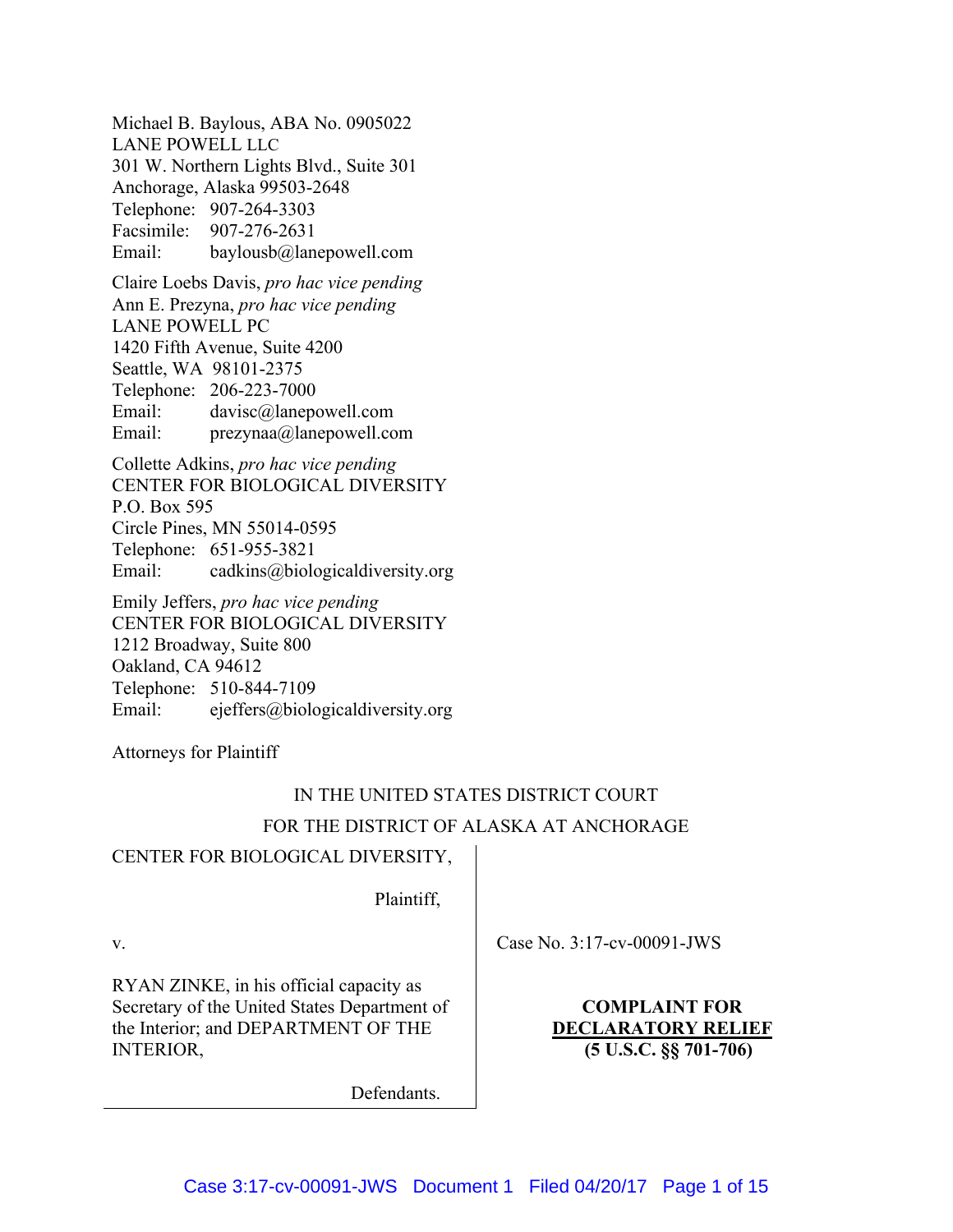## **I. INTRODUCTION**

1. Through this lawsuit, Plaintiff Center for Biological Diversity (the "Center") challenges the revocation, and seeks reinstatement, of a Defendant Department of the Interior ("Interior") rule that protects wolves, bears and other wildlife in national wildlife refuges in Alaska from cruel and ecologically harmful predator control practices, such as killing wolves and their pups in dens and gunning down grizzly bears at bait stations. *See* "Non-Subsistence Take of Wildlife, and Public Participation and Closure Procedures, on National Wildlife Refuges in Alaska," 81 Fed. Reg. 52,247 (August 5, 2016) (the "Refuges Rule"). The Center also challenges the revocation of, and seeks to preserve, Interior's authority to enact future rules to protect predators consistent with its statutory mandates to conserve natural diversity on Alaska wildlife refuges.

2. Pursuant to the 1996 Congressional Review Act (the "CRA"), 5 U.S.C. §§ 801- 808, Congress recently passed a joint resolution, H.J. Res. 69, (the "Joint Resolution") that purports to nullify the Refuges Rule. By its terms, the CRA also bars any future rules in "substantially the same form" as the Refuges Rule, without amending any laws delegating rulemaking authority to Interior. 5 U.S.C. § 801(b)(2). This constraint on future rulemaking violates the separation of powers that must be maintained between the legislative and executive branches under the U.S. Constitution.

3. Through the National Wildlife Refuge System Improvement Act of 1997, 16 U.S.C. §§ 668dd-ee, and other authorities, Congress statutorily delegated to Interior rulemaking authority for managing the National Wildlife Refuge System and among other things, directed that Alaska refuges be managed to "conserve fish and wildlife populations and habitats in their natural diversity."

4. To constrain Interior's future rulemaking authority, Congress must amend those laws – using the constitutionally-mandated process of bicameralism and presentment. *INS v. Chadha*, 462 U.S. 919 (1983). By nullifying the Refuges Rule, and prohibiting any future substantially similar rules, 5 U.S.C. § 801(b)(2), without amending any of Interior's existing rulemaking authorities, Congress expanded its own power at the expense of the executive branch. Such Congressional overreaching undermines the separation of powers that must be maintained between the legislative and executive branches, in violation of the U.S. Constitution.

**Complaint for Declaratory Relief (5 U.S.C. §§ 701-706)** *Center For Biological Diversity v. Ryan Zinke, et al.* **(Case No. 3:17-cv-00091-JWS) Page 2 of 15**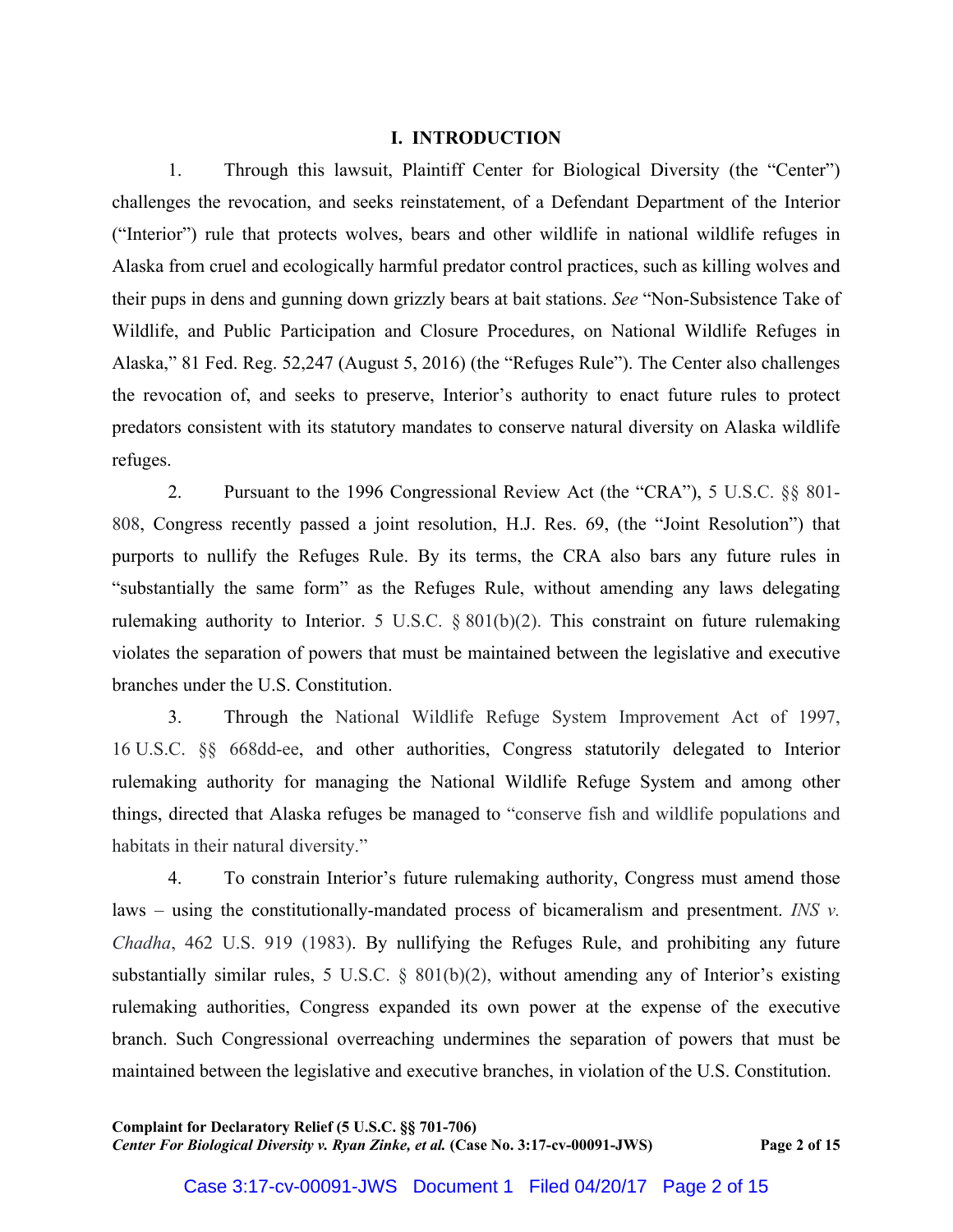5. To realign the balance of power between the legislative and executive branches, the Court should declare that the CRA's prohibition on future rulemaking "in substantially the same form" as the Refuges Rule is an unconstitutional violation of the separation of powers. The Court should also reinstate the Refuges Rule, which Congress nullified through an unconstitutional application of the CRA.

6. The Court should also declare that any action (or inaction) by Interior based on the Joint Resolution is *ultra vires* because it is beyond the statutory authority conferred in the CRA.

#### **II. JURISDICTION**

7. This Court has jurisdiction over the Center's claims pursuant to 28 U.S.C. § 1331 (federal question) and § 1346 (United States as a defendant).

8. Judicial review of agency action is provided by the Administrative Procedure Act, 5 U.S.C. §§ 701-706 (the "APA").

9. The Court may issue a declaratory judgment and further relief pursuant to 28 U.S.C. §§ 2201-02.

#### **III. VENUE**

10. Venue is proper in this District under 28 U.S.C. § 1391(e)(1) because a substantial part of the events or omissions giving rise to the claim occurred in the District.

### **IV. PARTIES**

11. Plaintiff Center for Biological Diversity is a non-profit 501(c)(3) organization with over 48,500 active members, with offices in Anchorage, Alaska; the District of Columbia; Tucson, Arizona; Oakland, California; and elsewhere across the country. The Center and its members are concerned with the conservation of wildlife, including predators like wolves and bears, and the effective management of the National Wildlife Refuge System.

12. The Center has worked for over a decade to oppose ecologically-harmful predator control programs in Alaska and throughout the United States. The Center also has a long history of promoting sound state management of gray wolves, grizzly bears and black bears. The Center's work includes lawsuits, formal rulemaking petitions and other advocacy aimed at promoting conservation of these native carnivores and their habitats.

**Complaint for Declaratory Relief (5 U.S.C. §§ 701-706)** *Center For Biological Diversity v. Ryan Zinke, et al.* **(Case No. 3:17-cv-00091-JWS) Page 3 of 15**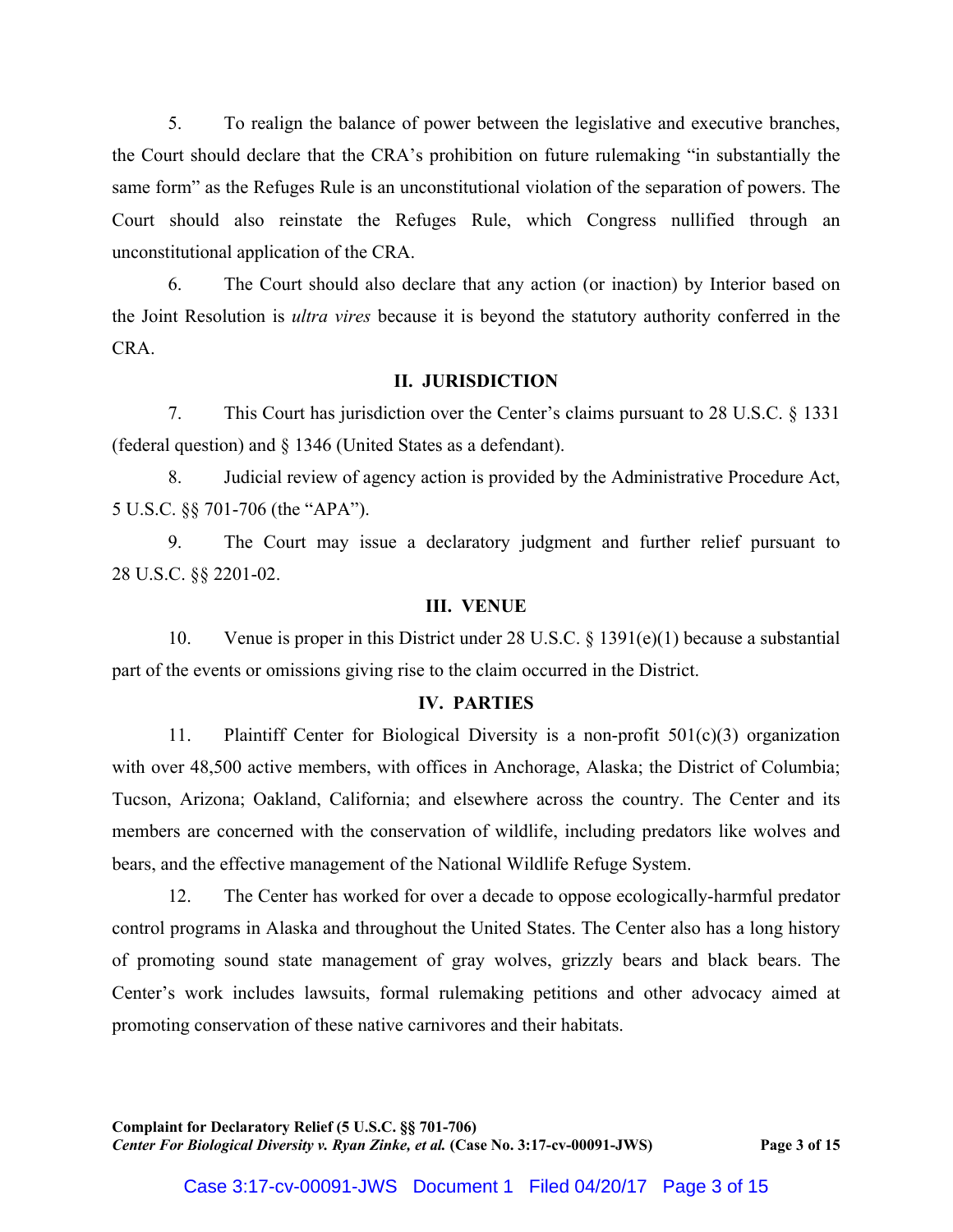13. These efforts include submitting comments supportive of Interior's regulatory efforts to protect predators on federal lands in Alaska, including the Refuges Rule at issue here. For example, on March 28, 2016, a coalition of 74 organizations, including the Center, submitted comments supportive of the U.S. Fish and Wildlife Service ("FWS")'s proposed rule that led to the Refuges Rule, and thereafter, on April 7, 2016, the Center submitted separate additional comments supportive of the proposed rule.

14. Most recently, and in furtherance of its goal of protecting predators, the Center, along with a coalition of other wildlife conservation organizations, intervened in three ongoing cases brought by the State of Alaska and professional hunting organizations that challenge, among other things, the Refuges Rule. *State of Alaska v. Zinke, et al.*, No. 3:17-cv-00013-JWS (D. Alaska); *Safari Club Int'l v. Haugrud, et al*., No. 3:17-00014-JWS (D. Alaska); *Alaska Prof'l Hunters Ass'n et al. v. U.S. Dep't of the Interior, et al.*, No. 3:17-00026-JWS (D. Alaska). These cases also challenge a rule promulgated by Interior in 2016 that specifically protects brown bears on the Kenai National Wildlife Refuge. "Refuge-Specific Regulations; Public Use; Kenai National Wildlife Refuge," 81 Fed. Reg. 27,030 (May 5, 2016).

15. Members of the Center seek out opportunities to study, observe and photograph wildlife (as well as their tracks and other signs) in national wildlife refuges in Alaska, including wolves, grizzly bears and black bears. Because of the unlawful nullification of the Refuges Rule and prohibition on substantially similar future rules, aggressive predator control practices authorized by Alaska's Board of Game may now occur on Alaska refuges. These practices will lead to fewer predators and reduced opportunities to encounter and otherwise enjoy such wildlife on Alaska refuges. This, in turn, injures the Center and its members' aesthetic, conservation, recreational, scientific, educational and wildlife preservation interests in observing and appreciating these animals in their natural environments on the refuges. These injuries would be redressed by the requested relief, through reinstatement of the Refuges Rule and a declaration that Interior has the authority to once again promulgate rules protecting predators on Alaska refuges consistent with its statutory mandates.

16. Defendant Ryan Zinke is the Secretary of the Interior. In that capacity, Zinke has supervisory responsibility over FWS, which is responsible for managing wildlife within national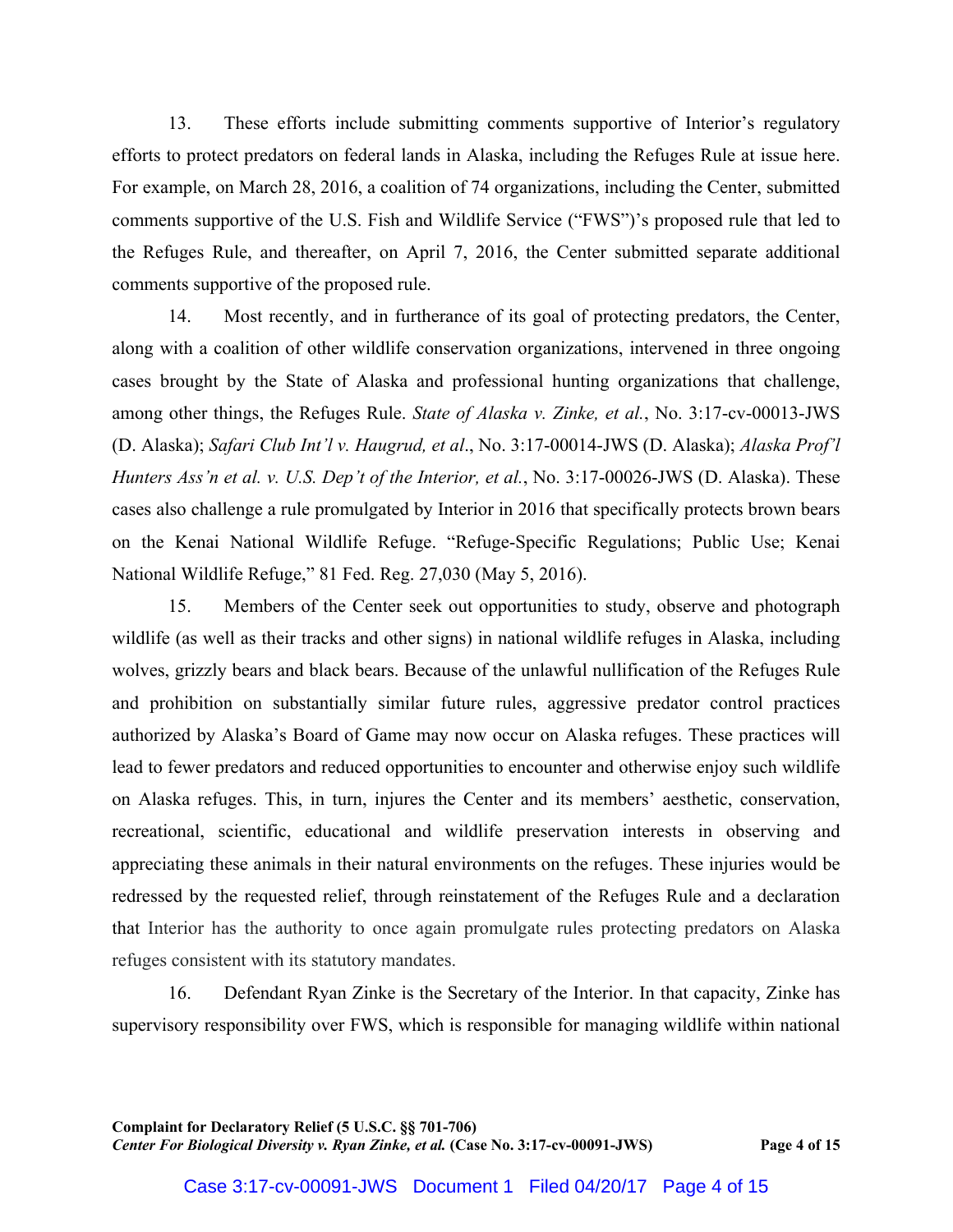wildlife refuges in Alaska and promulgated the Refuges Rule. Zinke is sued in his official capacity.

17. Defendant Department of Interior is a Cabinet-level executive agency that manages America's vast natural resources, including lands within the National Wildlife Refuge System in Alaska.

#### **V. LEGAL BACKGROUND**

#### **A. Interior's Statutory Mandate to Manage the National Wildlife Refuge System**

18. Congress delegated to Interior the responsibility to manage the National Wildlife Refuge System through multiple statutes, including the Alaska National Interest Lands Conservation Act ("ANILCA"), 16 U.S.C. §§ 410hh-3233, 43 U.S.C. §§ 1602-1784, and the National Wildlife Administration Act of 1966 ("Administration Act"), as amended by the National Wildlife Refuge System Improvement Act of 1997 ("Improvement Act"), 16 U.S.C. §§ 668dd-ee.

19. The Improvement Act provides that the National Wildlife Refuge System "shall be administered by the Secretary [of Interior] through the United States Fish and Wildlife Service." 16 U.S.C. § 668dd(a)(1). The Improvement Act further provides that "the Secretary may temporarily suspend, allow, or initiate any activity in a refuge in the System if the Secretary determines it is necessary to protect the health and safety of the public or any fish or wildlife population." *Id*. § 668dd(k). The Improvement Act also provides: "In administering the System, the Secretary is authorized to take the following actions: . . . Issue regulations to carry out this Act." *Id.* § 668dd(b)(5). It further states, "In administering the System, the Secretary shall . . . ensure that the biological integrity, diversity, and environmental health of the System are maintained for the benefit of present and future generations of Americans." *Id*. § 668dd(a)(4).

20. ANILCA designated approximately 105 million acres of federal land in Alaska for protection of its resource values through permanent federal ownership and management, doubling the size of the National Wildlife Refuge System. S. Rep. No. 96-413, 126, 1980 U.S.C.C.A.N. 5070, 5071. Section 304(a) of ANILCA provides that "[e]ach refuge shall be administered by the Secretary . . . in accordance with the laws governing the administration of units of the National Wildlife Refuge System, and this Act." Pub. L. No. 96-487, Tit. III, 94 Stat. 2371, 2384 (Dec. 2, 1980) (Title III of ANILCA is not codified). Under ANILCA, each

**Complaint for Declaratory Relief (5 U.S.C. §§ 701-706)** *Center For Biological Diversity v. Ryan Zinke, et al.* **(Case No. 3:17-cv-00091-JWS) Page 5 of 15**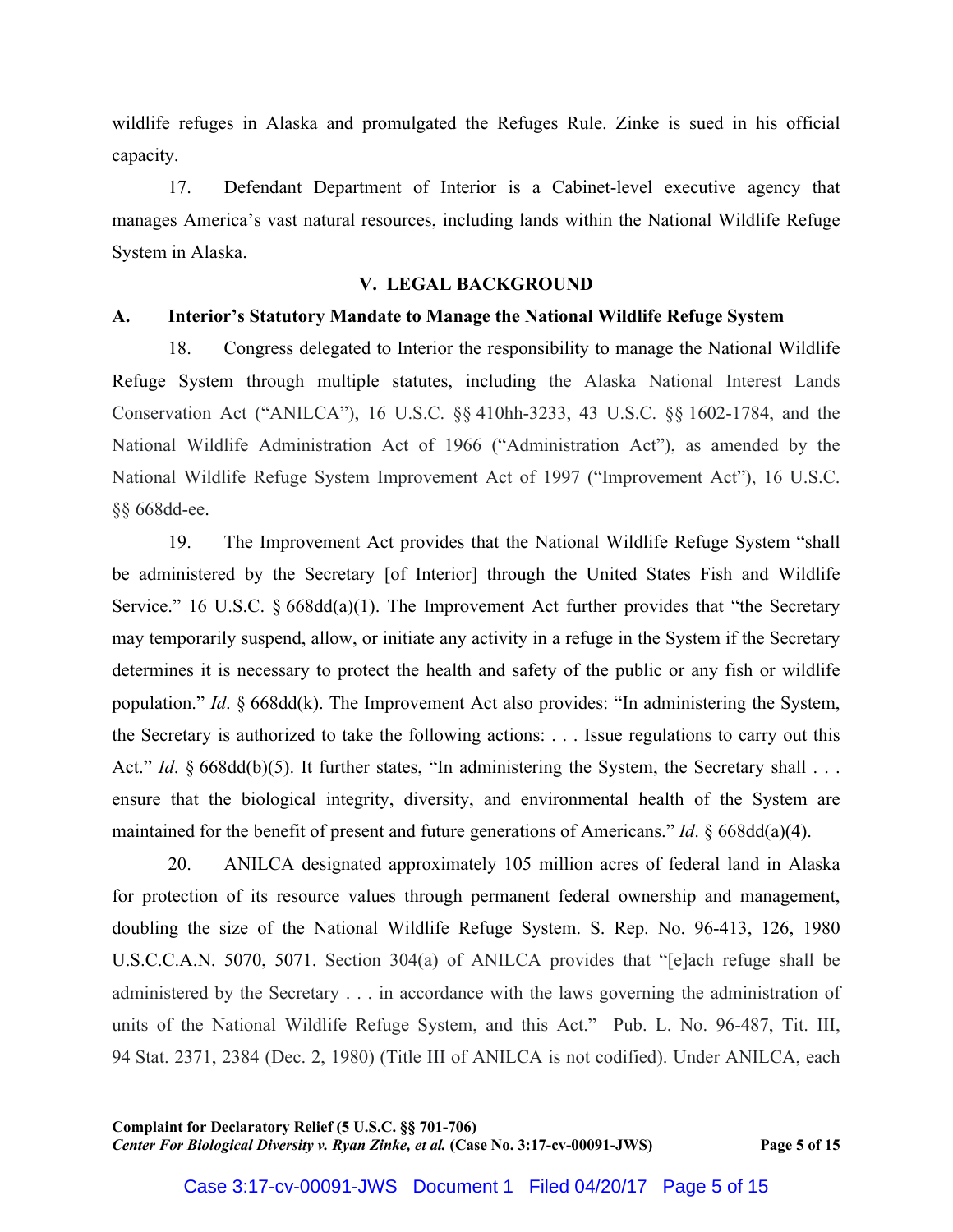refuge in Alaska has a list of purposes for which it was established, including the first-listed purpose to "conserve fish and wildlife populations and habitats in their natural diversity."

#### **B. The Congressional Review Act**

21. The CRA, 5 U.S.C. §§ 801-808, was enacted by Congress as section 251 of the Contract with America Advancement Act of 1996 (Pub. L. 104-121). Through the CRA, Congress sought to empower itself to review, by means of an expedited legislative process, new federal regulations issued by executive agencies and, by passage of a joint resolution, to nullify any such regulations and bar future similar regulations. *See generally* 5 U.S.C. §§ 801- 808.

22. The CRA provides, with certain exceptions, that before a rule may take effect, the agency must submit a report on the rule to Congress. *Id.*  $\&$  801(a)(1)(A). Congress then has a limited window of time to disapprove of the regulation using the CRA's expedited procedures. *Id.* § 801(a)(3). One exception is a rule "that establishes, modifies, opens, closes, or conducts a regulatory program for a commercial, recreational, or subsistence activity related to hunting." *Id*. § 808. Such a rule does not require a report before it takes effect. Rather, it "take[s] effect at such time as the Federal agency promulgating the rule determines." *Id.* § 808.

23. Under Section 801(b)(2) of the CRA, once Congress repeals a rule, the executive branch is prohibited from promulgating any "new rule that is substantially the same as" the disapproved rule "unless the reissued or new rule is specifically authorized by a law enacted after the date of the joint resolution disapproving the original rule." *Id*. § 801(b)(2). In other words, Congress purported to give itself the authority to nullify an executive agency's exercise of its pre-existing statutory authority and to preclude the agency from exercising that statutory authority in the future – unless Congress, in subsequent legislation, reinstates the still-unchanged statutory language to the meaning that existed prior to the joint resolution.

#### **C. The Separation of Powers in the U.S. Constitution**

24. Article I of the U.S. Constitution grants and delineates legislative power to Congress, which must consist of a Senate and a House of Representatives. U.S. Const., art. I, § 1. The Presentment Clause outlines federal legislative procedure by which bills become law, including the requirement for bicameralism and presentment to the President of the United States. U.S. Const., art. I, § 7.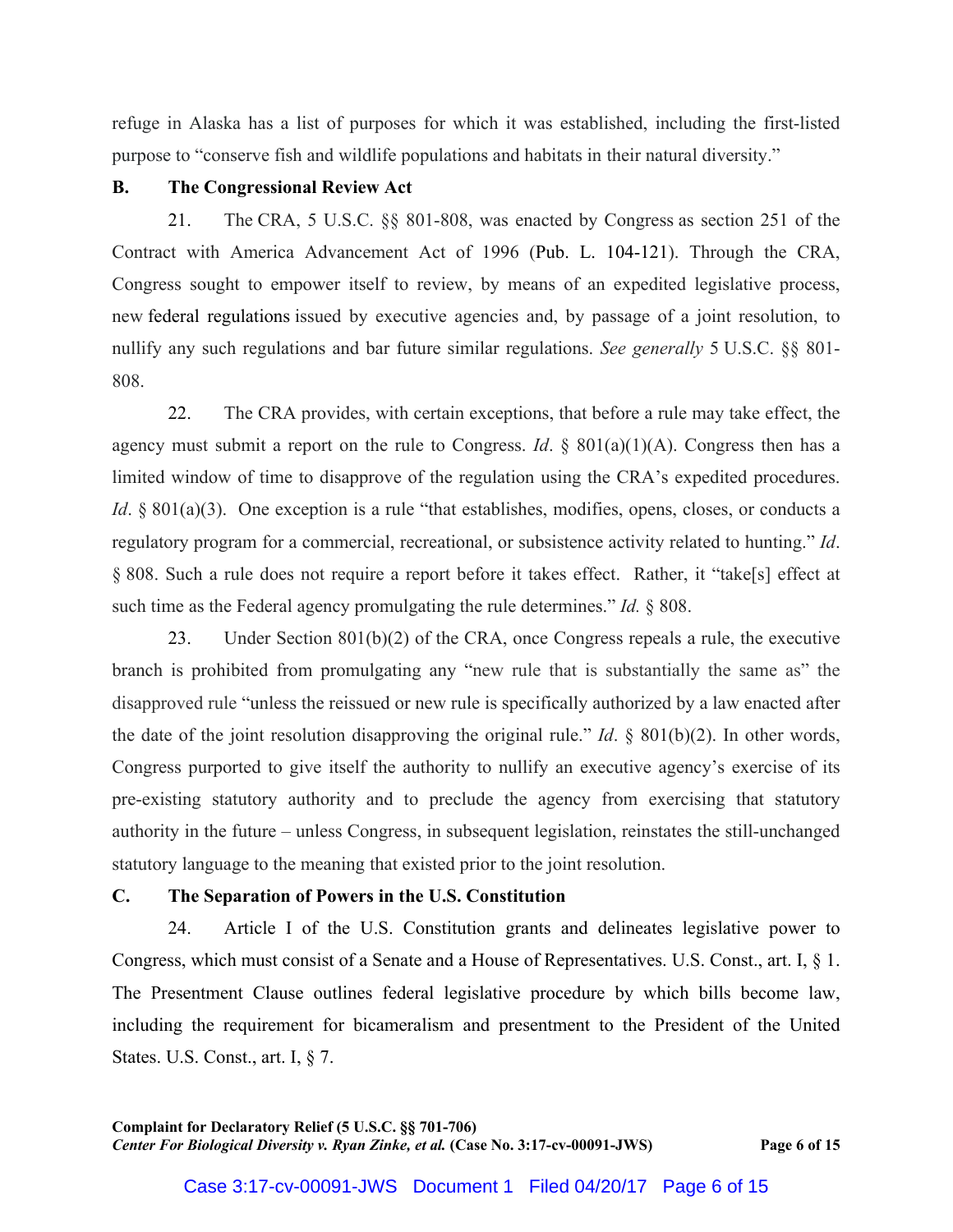25. Article II of the U.S. Constitution establishes the executive branch of the federal government, which carries out and enforces federal laws. It includes the President, the Vice President, the Cabinet, executive departments and agencies, such as Interior and FWS. *See* U.S. Const., art. II.

26. The Constitution's assignment of separate roles to the executive and legislative branches is part of the constitutional principle known as "separation of powers." Time and again, the U.S. Supreme Court has reaffirmed the importance of the separation of governmental powers between the legislative and executive branches. *See, e.g.*, *Metro. Wash. Airports Auth. v. Citizens for Abatement of Aircraft Noise, Inc.*, 501 U.S. 252 (1991); *Bowsher v. Synar*, 478 U.S. 714 (1986); *INS v. Chadha*, 462 U.S. 919 (1983). As the U.S. Supreme Court stated in *Buckley v. Valeo*, the system of separated powers and checks and balances established in the Constitution was regarded by the Framers as "a self-executing safeguard against the encroachment or aggrandizement of one branch at the expense of the other." 424 U.S. 1, 122 (1976).

27. To forestall the danger of encroachment beyond the legislative sphere, the Constitution requires that when Congress exercises its legislative power, it must follow the "single, finely wrought and exhaustively considered, procedures" specified in Article I, namely bicameralism and presentment. *Chadha*, 462 U.S. at 951; *see Metro. Wash. Airports Auth.*, 501 U.S. at 276 ("If the power is executive, the Constitution does not permit an agent of Congress to exercise it. If the power is legislative, Congress must exercise it in conformity with the bicameralism and presentment requirements of Art. I, § 7."). Congress violates the principle of separation of powers when it "unduly interfer[es] with the role of the Executive Branch." *Morrison v. Olson*, 487 U.S. 654, 693 (1988).

#### **VI. FACTUAL BACKGROUND**

## **A. Alaska Board of Game Approves Aggressive Predator Control Methods**

28. The general practice of federal land managers, both in Alaska and the lower 48 states, is to permit state hunting regulations to apply on federal lands unless they conflict with federal laws and regulations. As such, despite having management authority over federallyowned lands, FWS and the National Park Service ("NPS") have long worked in close cooperation with the State of Alaska to manage wildlife and sport hunting within the National Wildlife Refuge System and National Preserves in Alaska.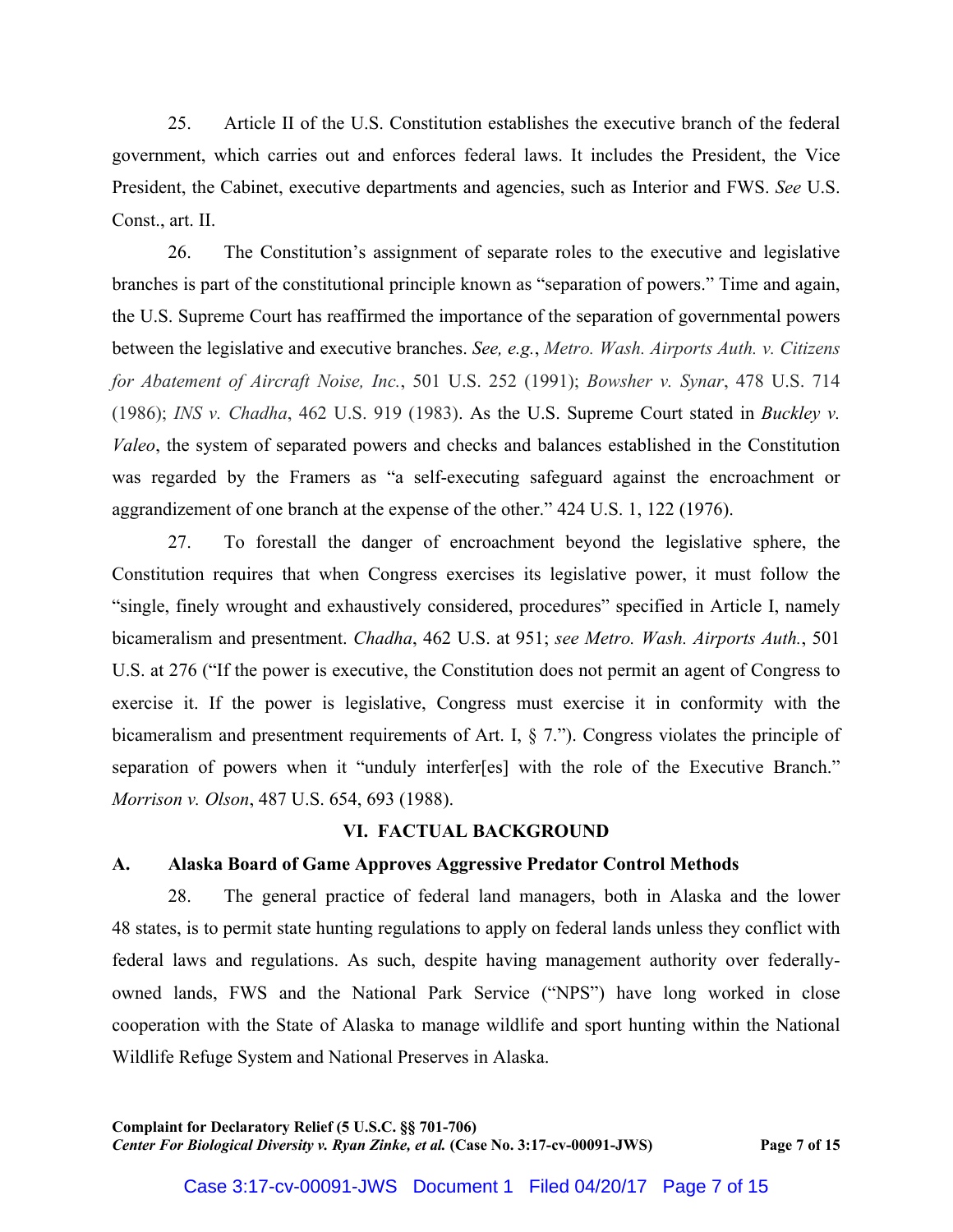29. A source of conflict between Alaska and FWS and NPS has been expansion of State-authorized hunting practices designed to reduce predator populations like wolves and bears below natural levels. Such liberalization of hunting practices has been driven by Alaska's "intensive management" law, as implemented by Alaska's Board of Game (the "Board").

30. The "intensive management" law, passed in 1994, requires the Board to use "intensive management" to maintain, for the benefit of hunters, populations of ungulate species, such as moose, deer and caribou, at unnaturally high levels set by the Board. AS 16.05.255(e), (g); *see* 5 AAC 92.106-.127. Even though intensive management can include a variety of different management options, such as habitat modification, AS 16.05.255(k)(4), the Board has relied almost exclusively on predator control based on outdated thinking that disregards the ecological importance of predators.

31. In the last decade, the Board has become increasingly aggressive in its efforts to reduce predators to increase the availability of moose, deer and caribou for hunters. Such predator control has included harvesting grizzly bears over bait; taking wolves and coyotes, including pups, during denning season; expanding season lengths and increasing bag limits; classifying black bears as both furbearers and big game that could allow for trapping and snaring of bears and sales of hides and skulls; and authorizing shooting bears from aircraft and same-day airborne hunting of bears at registered bait stations. Refuges Rule at 52,251 (citing 5 AAC 85).

# **B. Under Its Statutory Mandates, the FWS Promulgates Regulations to Protect Predators on National Wildlife Refuges in Alaska**

32. FWS and NPS are legally required to manage the National Wildlife Refuge System and National Preserves to conserve natural diversity, as well as natural ecosystems and processes, which includes natural predator-prey relationships. 54 U.S.C. § 100101 (purpose of National Preserves); 16 U.S.C. § 668dd (purpose of National Wildlife Refuge System); Pub. L. No. 96–487, §§ 302-303 (1980) (purposes of refuges in Alaska).

33. As FWS explained:

State regulations allowing activities on refuges in Alaska that are inconsistent with the conservation of fish and wildlife populations and their habitats in their natural diversity, or the maintenance of biological integrity, diversity, and environmental health, are in *direct conflict with our legal mandates* for administering refuges in Alaska under ANILCA, the Improvement Act, and the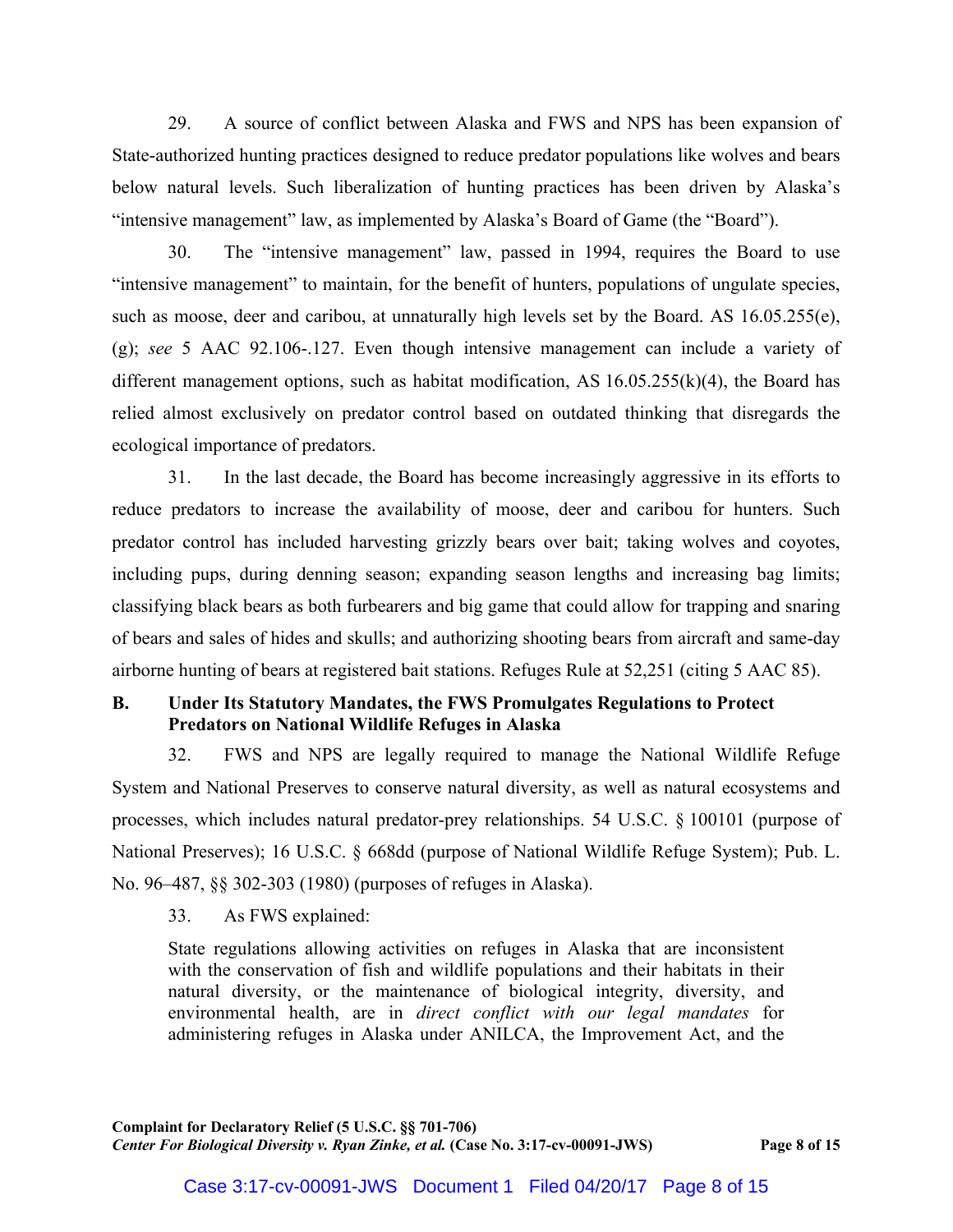Wilderness Act, as well as with applicable agency policies (601 FW 3, 610 FW 2, and 605 FW 2).

Refuges Rule at 52,252 (emphasis added).

34. Because the Board's aggressive predator control efforts conflict with statutory mandates to conserve natural diversity on the National Wildlife Refuge System and National Preserves, FWS and NPS exercised their rulemaking authority for managing these federal lands by prohibiting certain Board-approved predator control on the federal lands within their jurisdictions.

35. Specifically, in 2015, NPS adopted regulations prohibiting several predator hunting practices on National Preserves in Alaska. 80 Fed. Reg. 64,325 (Oct. 23, 2015). And on January 8, 2016, FWS proposed similar regulations prohibiting many of the Board's authorized predator hunting practices on national wildlife refuges in Alaska. 81 Fed. Reg. 887. As noted above, the Center and others commented in support of FWS's proposed rule.

36. On August 5, 2016, FWS finalized the Refuges Rule. *See* 81 Fed. Reg. 52,247. Under the Refuges Rule, predator control is prohibited on Alaska refuges "unless it is determined necessary to meet refuge purposes, is consistent with Federal laws and policy, and is based on sound science in response to a conservation concern." 50 C.F.R. § 36.32(b).

37. The Refuges Rule specifically prohibits the following practices on national wildlife refuges in Alaska: (1) the hunting of bear cubs or sows with cubs (with an exception for customary and traditional use activities under state regulations); (2) taking grizzly bears over bait; (3) trapping and snaring bears; (4) hunting of wolves and coyotes during the denning season (from May 1 to August 9); and (5) shooting bears from aircraft and same-day airborne hunting of bears (other regulations already prohibit this for wolves and wolverines). Refuges Rule at 52,252; *see* 50 C.F.R. § 36.32. The regulations do not change Federal subsistence regulations or otherwise restrict the taking of fish or wildlife for subsistence by federally-qualified subsistence users. The regulations also do not restrict hunting or trapping outside of the refuges, and with the exception of the banned hunting practices listed above, state regulations continue to govern sport hunting and fishing on refuges.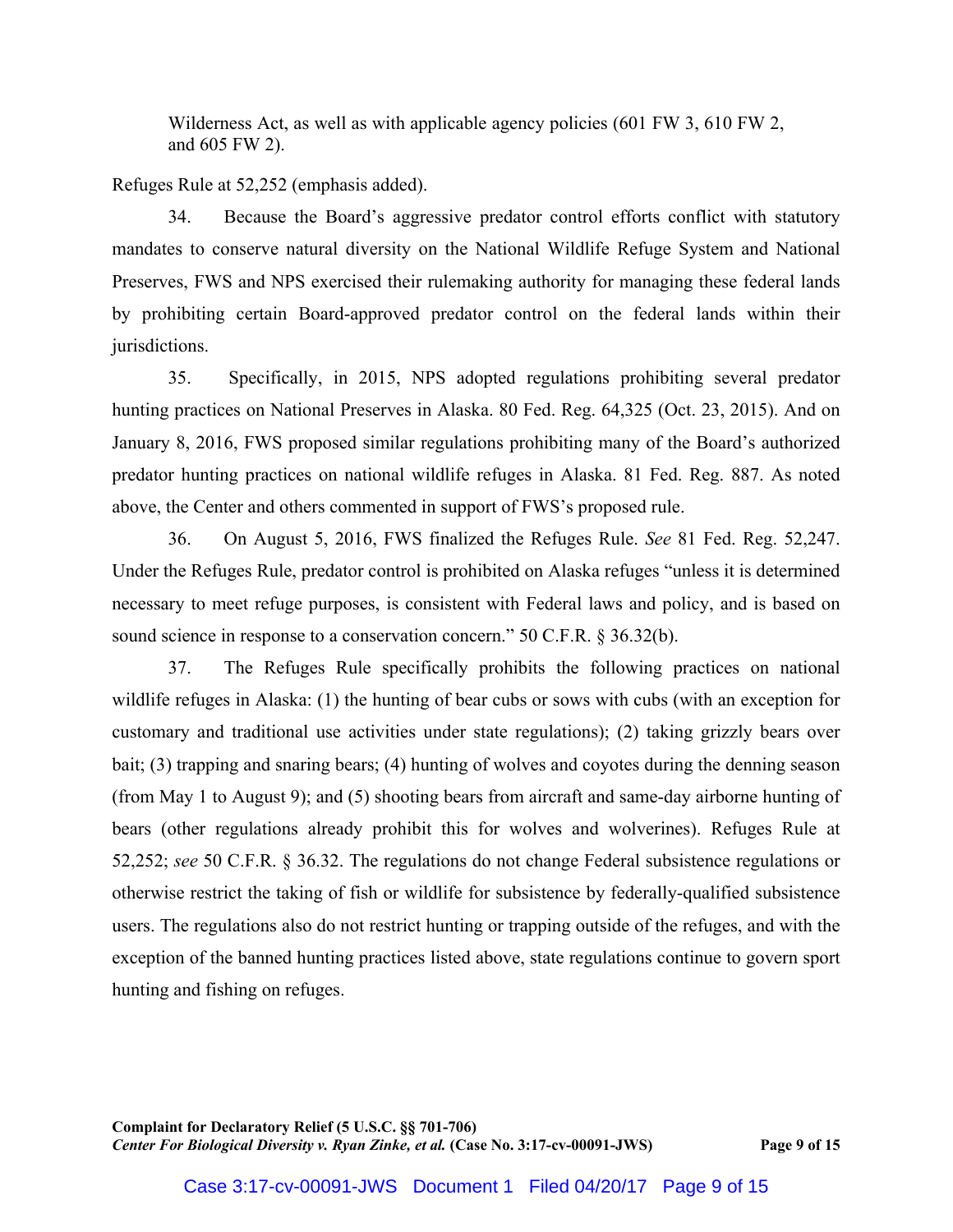# **C. Congress Passes a Joint Resolution Nullifying the Refuges Rule and Purporting to Bar "Substantially" Similar Rulemaking by Interior**

38. On February 7, 2017, the House introduced H.J. Res. 69 (the "Joint Resolution") to nullify the Refuges Rule. (NPS's rule protecting wildlife on National Preserves in Alaska is still in effect – and not at issue in this lawsuit – because the CRA's window for challenging that rule expired prior to the end of the Obama Administration.)

39. On February 16, 2017, the Joint Resolution passed the House on a 225 - 193 vote with just one hour of general debate (see H. Res. 123). Then, on March 21, 2017, without amendment, the Joint Resolution passed the Senate on a straight party-line vote of 52 - 47. The Joint Resolution provides:

Providing for congressional disapproval under chapter 8 of title 5, United States Code, of the final rule of the Department of the Interior relating to "Non-Subsistence Take of Wildlife, and Public Participation and Closure Procedures, on National Wildlife Refuges in Alaska".

Resolved by the Senate and House of Representatives of the United States of America in Congress assembled, That Congress disapproves the rule submitted by the Department of the Interior relating to 'Non-Subsistence Take of Wildlife, and Public Participation and Closure Procedures, on National Wildlife Refuges in Alaska' (81 Fed. Reg. 52,247 (August 5, 2016)), and such rule shall have no force or effect.

Pub. L. No. 115-20. After presentment on March 27, 2017, President Trump signed the Joint Resolution on April 3, 2017.

40. By passing the Joint Resolution through the authority of the CRA, Congress has purported to nullify the Refuges Rule and prohibit Interior from promulgating any rule "substantially the same" as the Refuges Rule. 5 U.S.C.  $\S$  801(b)(2). This is the case even though Congress has not amended – pursuant to the constitutionally-mandated safeguards of bicameralism and presentment – any of the underlying statutory mandates that lead to the Refuges Rule.

41. For decades, wildlife biologists and other experts at Interior have diligently and effectively managed the National Wildlife Refuge System consistent with the statutory responsibilities delegated to them by Congress. Now, because of the CRA's prohibition on rules substantially similar to the Refuges Rule, Interior has been unconstitutionally impaired from carrying out its statutory mandates to conserve predators on national wildlife refuges in Alaska.

**Complaint for Declaratory Relief (5 U.S.C. §§ 701-706)** *Center For Biological Diversity v. Ryan Zinke, et al.* **(Case No. 3:17-cv-00091-JWS) Page 10 of 15**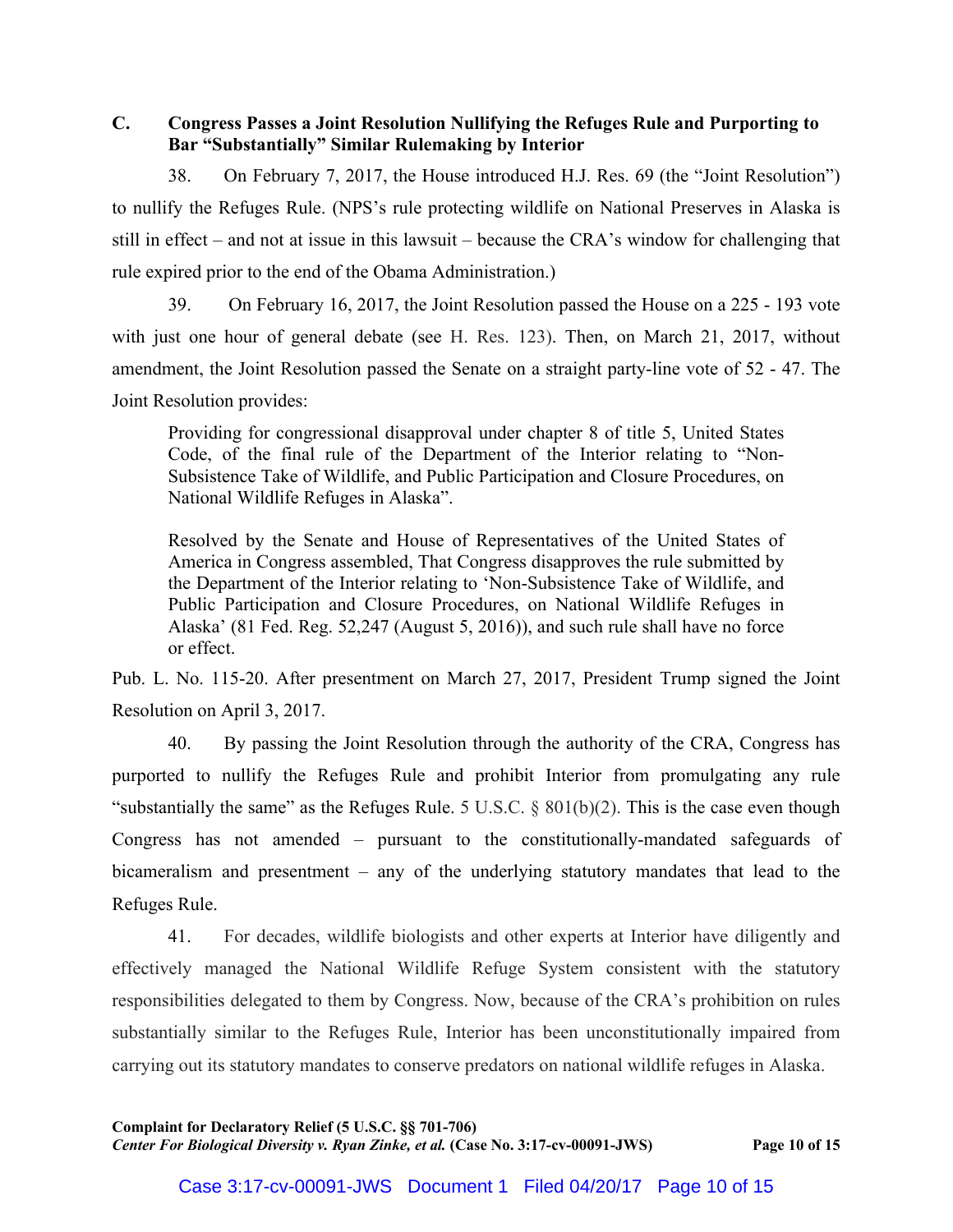42. Indeed, because the CRA gives no indication as to how Interior could discern what future rules would qualify as "substantially similar," the Joint Resolution creates a large and unconstitutional shadow effect, undermining Interior's rulemaking authority in violation of the separation of powers.

## **VII. CLAIMS FOR RELIEF**

### **CLAIM ONE**

## **(Violation of the Separation of Powers of the U.S. Constitution)**

43. The Center hereby realleges and incorporates the preceding paragraphs.

44. With passage of the Joint Resolution, the CRA now bars Interior from any future rulemaking that is "substantially the same" as the nullified Refuges Rule. 5 U.S.C. § 801(b)(2). It thereby restricts Interior's rulemaking authority without amending – through bicameralism and presentment – any of the statutes that authorize Interior to manage national wildlife refuges in Alaska. The CRA's prohibition on future rulemaking "in substantially the same form" as the Refuges Rule therefore unconstitutionally infringes on the powers of the executive branch in violation of the separation of powers. *See INS v. Chadha*, 462 U.S. 919 (1983).

45. To the extent Interior has relied upon the Joint Resolution to revoke, refuse to implement or otherwise nullify the Refuges Rule and bar or otherwise refuse to promulgate any substantially similar rules, that decision is contrary to law in violation of the APA. 5 U.S.C.  $§ 706(2).$ 

## **CLAIM TWO**

#### **(Ultra Vires Revocation)**

46. The Center hereby realleges and incorporates the preceding paragraphs.

47. Section 801 of the CRA requires federal agencies to provide a formal report to Congress ("Congressional Report") on agency regulations before the regulations "can take effect." It states:

Before a rule can take effect, the Federal agency promulgating such rule shall submit to each House of the Congress and to the Comptroller General a report containing— (i) a copy of the rule; (ii) a concise general statement relating to the rule, including whether it is a major rule; and (iii) the proposed effective date of the rule.

5 U.S.C. § 801(a)(1)(A).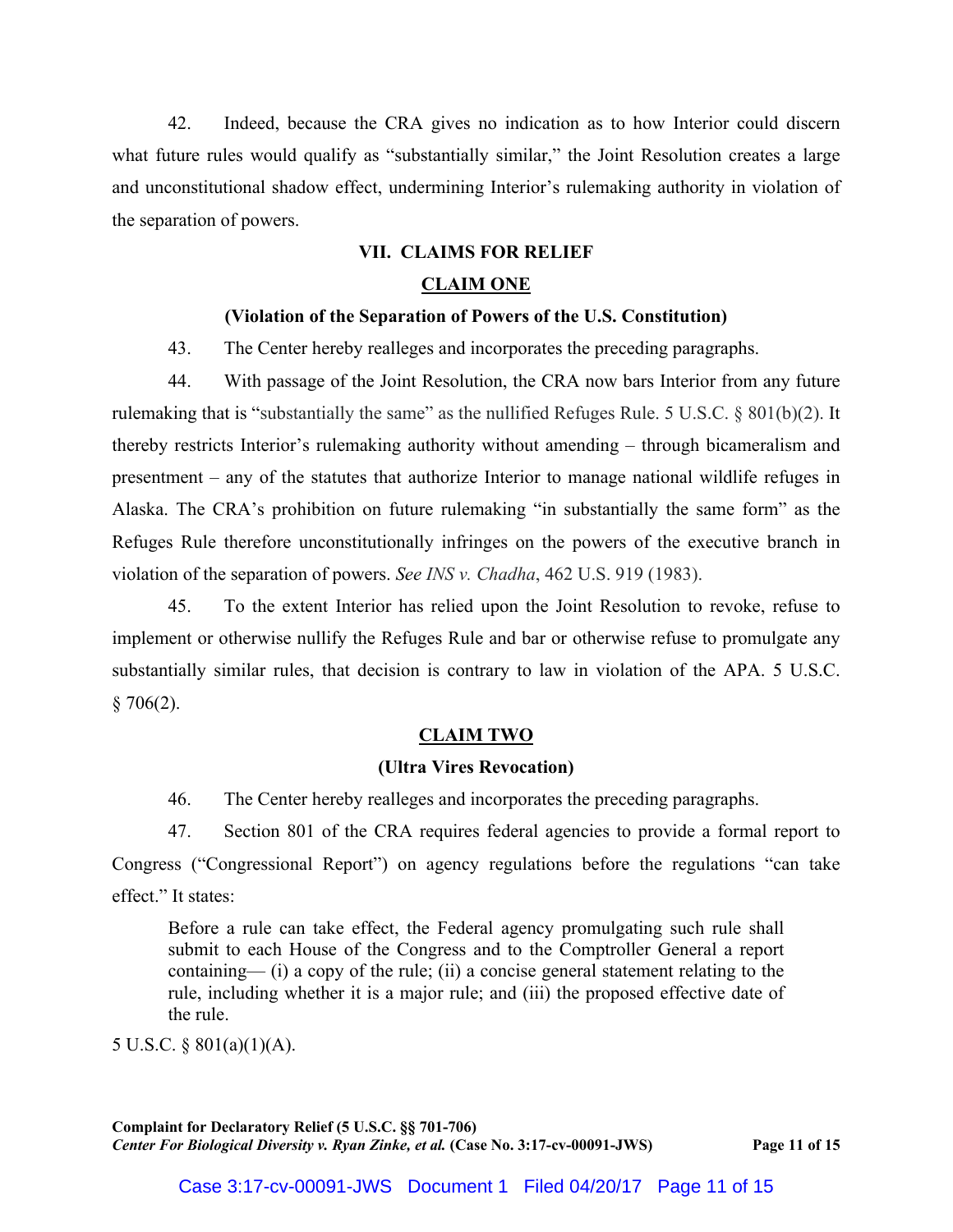48. Under Section 801, "major rules" "shall take effect" sixty days after the Congressional Report is received. *Id.* § 801(a)(3). Even for less significant regulations, the regulations "shall take effect" only after the Congressional Report is submitted. *Id.* § 801(a)(4).

49. However, Section 808 exempts certain regulations from the requirement that an agency submit a Congressional Report *before* regulations can take effect, providing:

Notwithstanding section  $801 - (1)$  any rule that establishes, modifies, opens, closes, or conducts a regulatory program for a commercial, recreational, or subsistence activity related to hunting, fishing, or camping, or (2) any rule which an agency for good cause finds (and incorporates the finding and a brief statement of reasons therefor in the rule issued) that notice and public procedure thereon are impracticable, unnecessary, or contrary to the public interest, shall take effect at such time as the Federal agency promulgating the rule determines.

*Id.* § 808.

50. The CRA contains two mechanisms for Congressional disapproval of agency regulations, with differing scope. *Compare* 5 U.S.C. § 802 *with* § 801(d). The Section 802 process is available during the Congressional session the regulation was issued. The Section 801(d) process is available to a subsequent Congress.

51. Section 801(b)(1) provides that "[a] rule shall not take effect (or continue) if the Congress enacts a joint resolution of disapproval, described under Section 802, of the rule." *Id.* § 801(b)(1). Section 802 sets forth a Congressional disapproval process available during "a session of Congress." *Id* § 802(a). It allows a Congress to disapprove a regulation within sixty days after "the report referred to in section 801(a)(1)(A) [(*i.e.* the Congressional Report)] is received by Congress." *Id.*

52. To allow for a *new* session of Congress also to consider disapproving regulations issued during a *prior* session, the CRA also includes a separate review mechanism for certain rules. That section provides:

In addition to the opportunity for review otherwise provided under this chapter [*i.e.*, the Section 802 disapproval process], in the case of any rule for which a report was submitted in accordance with subsection  $(a)(1)(A)$  during the period beginning on the date occurring (a) in the case of the Senate, 60 session days, or (B) in the case of the House of Representatives, 60 legislative days, before the date the Congress adjourns a session of Congress through the date on which the same or succeeding Congress first convenes its next session, section 802 shall apply to such rule in the succeeding session of Congress.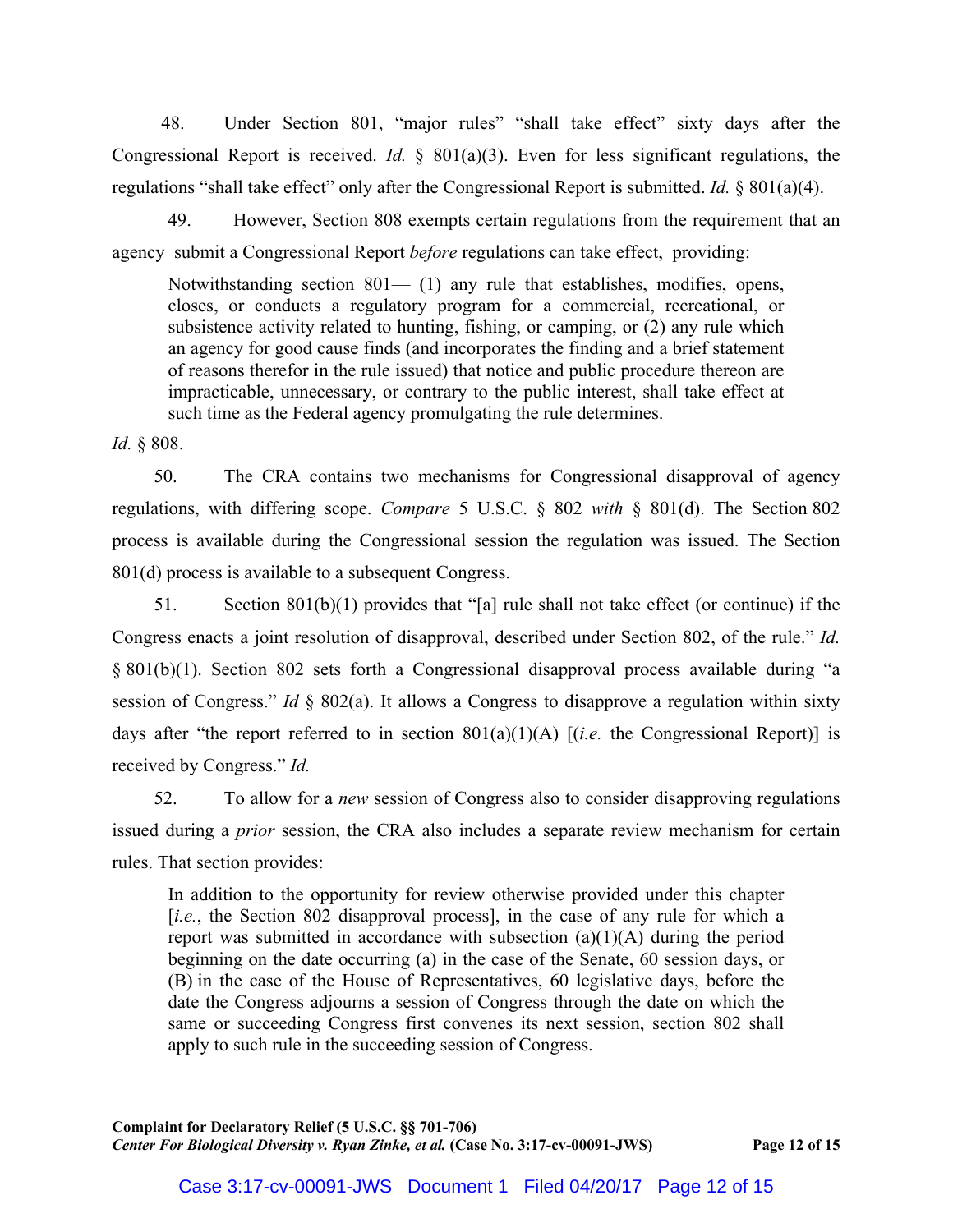*Id.* § 801(d). In other words, if, within the last 60 session or legislative days of one Congressional session, an agency submits a Congressional Report required before newly issued regulations may take effect, the subsequent session of Congress has a renewed review period to consider disapproving those regulations. Under Section 801(d)(2), the sixty-day review period for such rules begins to run on the 15th day of the new Congressional session. *Id.* § 801(d)(2).

53. These two opportunities for Congress to disapprove agency regulations do not apply equally to all regulations. Disapproval under Section 802 (within a single session) is available broadly for all rules, and the provision only limits how *long* Congress may take before its review authority expires.

54. The opportunity for disapproval under Section 801(d) (for a subsequent session) is more constrained. In particular, it only applies "in the case of any rule for which a report was submitted *in accordance with subsection (a)(1)(A) . . . .*" *Id.* § 801(d)(1) (emphasis added). For that class of regulations, Section 801(d) authorizes review for sixty days in the new Congress.

55. Rules covered by Section 808 – which includes, *inter alia*, a rule "that establishes, modifies, opens, closes, or conducts a regulatory program for a commercial, recreational, or subsistence activity related to hunting" as well as a rule "for which an agency for good cause finds . . . that notice and public procedure thereon are impracticable, unnecessary, or contrary to the public interest" – do not require a Section  $801(a)$  Congressional Report before they go into effect, but rather, as noted, "shall take effect at such time as the Federal agency promulgating the rule determines." *Id.* § 808.

56. Accordingly, for those regulations, there is no requirement for a Section 801 Congressional Report, because, by its terms, Section 801 only requires such a Report "[b]efore a rule can take effect," and, by operation of Section 808, these regulations take effect irrespective of a Section 801 Congressional Report.

57. Reading Sections 801(a), 801(d) and 808 together, it becomes clear the CRA does not permit Congressional disapproval of regulations that fall within Section 808 in a new session of Congress. Because a Congressional Report is not required for such regulations to go into effect, the submission of a Report on such a regulation is not "in accordance with" Section  $801(a)$ , but is done – if at all – entirely irrespective of any requirement in that provision.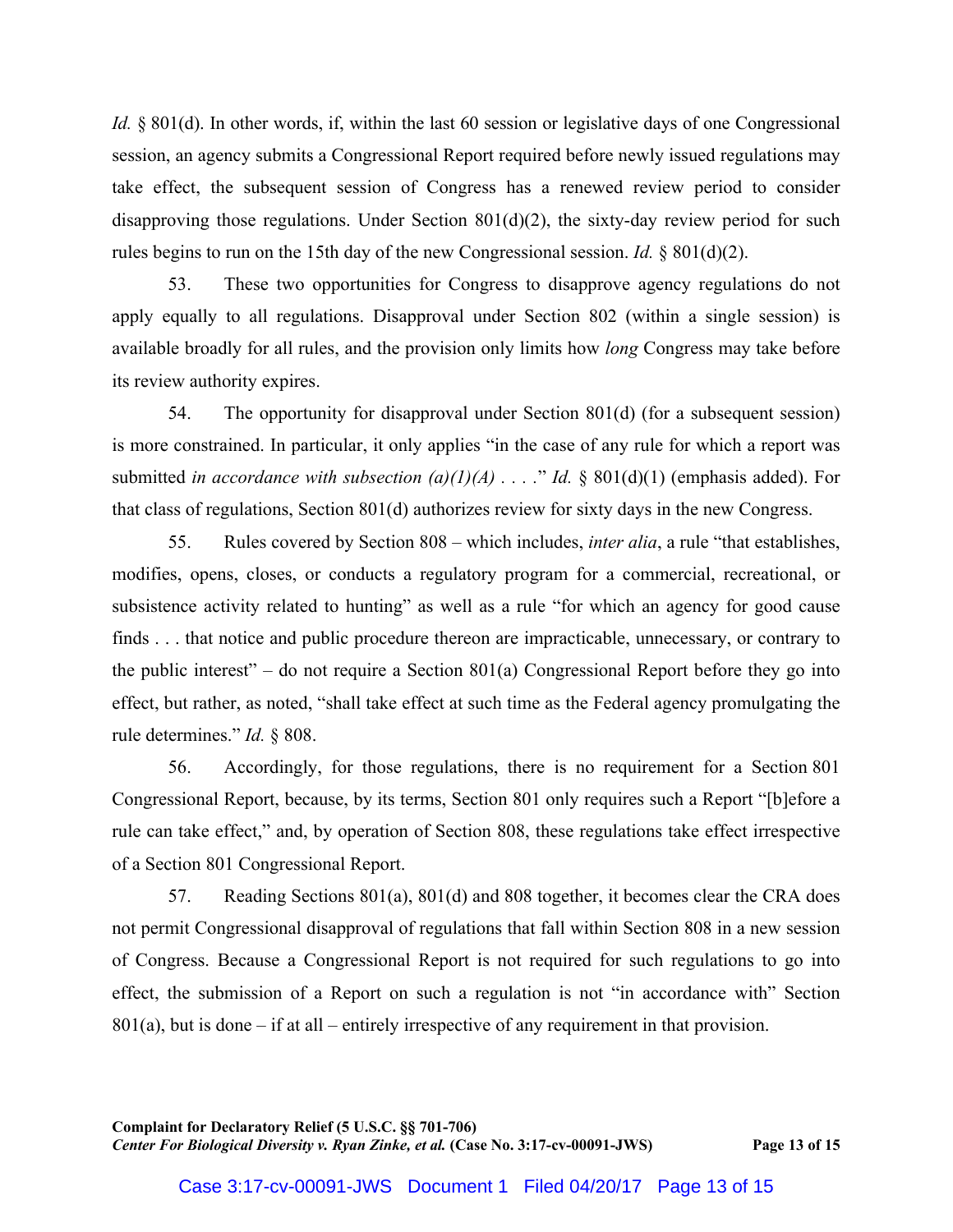58. The Refuges Rule is covered by the plain language of Section 808. Because it disallows certain hunting practices that may be approved by the Board, it is plainly a "rule that establishes, modifies, opens, closes, or conducts a regulatory program for a commercial, recreational, or subsistence activity related to hunting, fishing, or camping." *Id.* § 808.

59. Therefore, the Refuges Rule was not eligible for disapproval under Section  $801(d)(1)$  in the new session of Congress. There was no Congressional Report submitted to Congress "in accordance with [Section 801] subsection (a)(1)(A)," which is necessary to trigger a renewed opportunity for review in a new Congress, because the Refuges Rule's effectiveness did not turn on the submission of such a Report.

60. Any reliance on the Joint Resolution by Interior is thus *ultra vires*, and beyond Interior's authority, and the Court should thus declare the Refuges Rule remains in effect. 5 U.S.C. § 706(2).

#### **VIII. PRAYER FOR RELIEF**

THEREFORE, the Center respectfully requests that this Court:

1. Declare that the CRA's prohibition on future rulemaking "in substantially the same form" as the Refuges Rule, which Congress nullified through the Joint Resolution, is a violation of the separation of powers in the U.S. Constitution;

2. Declare that Interior's reliance on the Joint Resolution to revoke, refuse to implement or otherwise nullify the Refuges Rule and bar or otherwise refuse to promulgate any substantially similar rules is beyond its authority and contrary to law in violation of the APA. 5 U.S.C. § 706(2);

3. Declare the Refuges Rule, which Congress nullified through an unconstitutional and unlawful application of the CRA, reinstated;

4. Award the Center its reasonable fees, costs, and expenses, including attorneys' fees, associated with this litigation; and

5. Grant the Center such further and additional relief as the Court may deem just and proper.